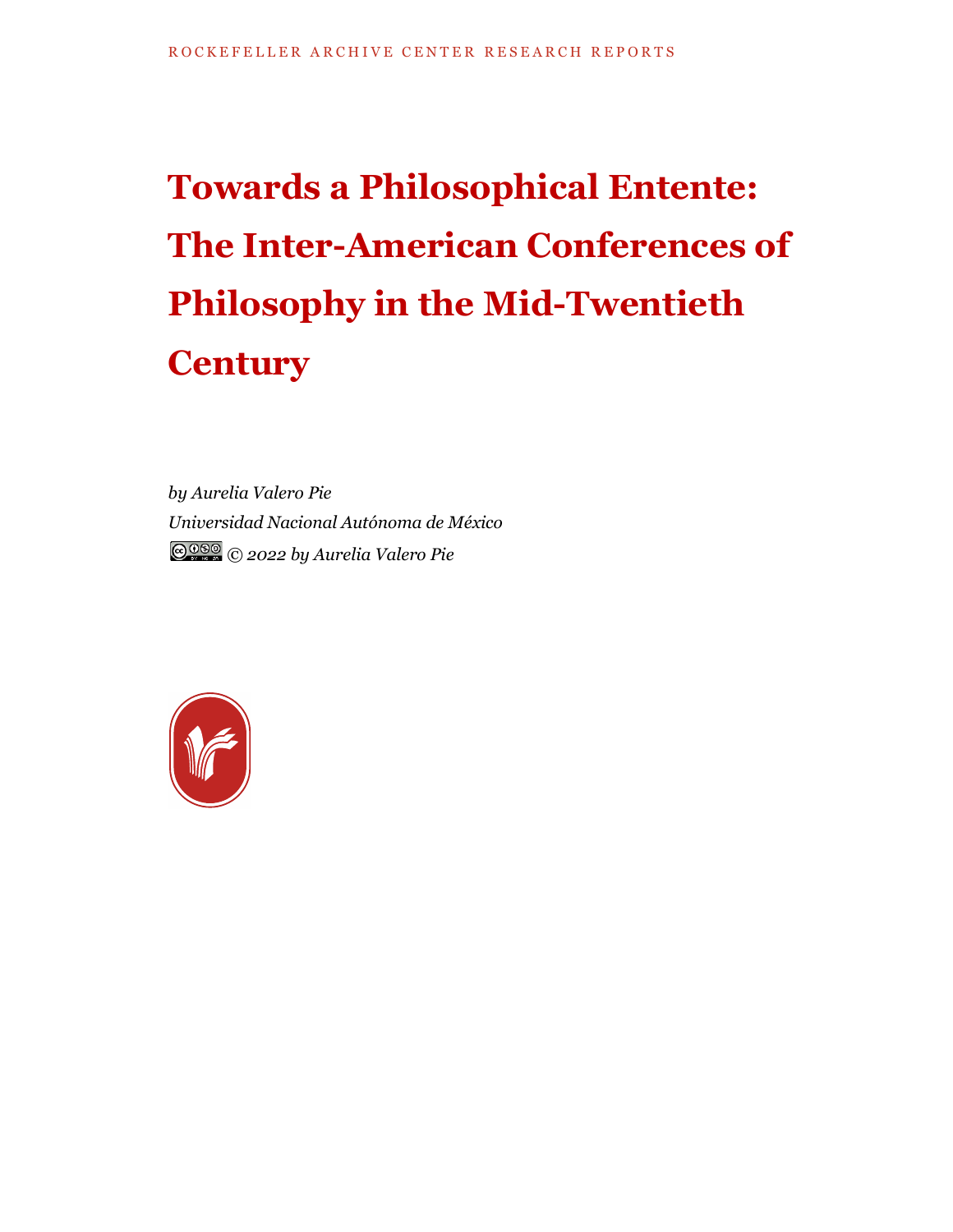### **Abstract**

During the Second World War, some of the most wide-ranging and encompassing projects that aimed to bring together Latin and North American philosophers were conceived. The need to encourage better hemispheric understanding and the idea that philosophy, understood as the highest form of civilization and a response to irrationality and violence, were two of the main motivations for organizing academic meetings and promoting philosophical interchange in the 1940s. In this context, the Inter-American Congresses of Philosophy took place as an effort to set the foundation of an "American" school of thought, in the hemispheric sense of the word, an effort that remains unparalleled to this date.

This report sketches the motivations, players, and ideas involved in these conferences, some of the first large-scale projects aimed at fostering the possibility of using philosophy as a common ground for the two Americas. It will become clear that instrumental to this endeavor were certain institutions, especially the Rockefeller Foundation, and a few individuals, such as Charles Hendel, Cornelius Krusé, and William Berrien. Cultural and language barriers, different intellectual backgrounds, and the full reintegration of European philosophers in the philosophical debates will explain why those efforts did not lead to a more continuous philosophical exchange nor to an expression of a North and South American philosophy.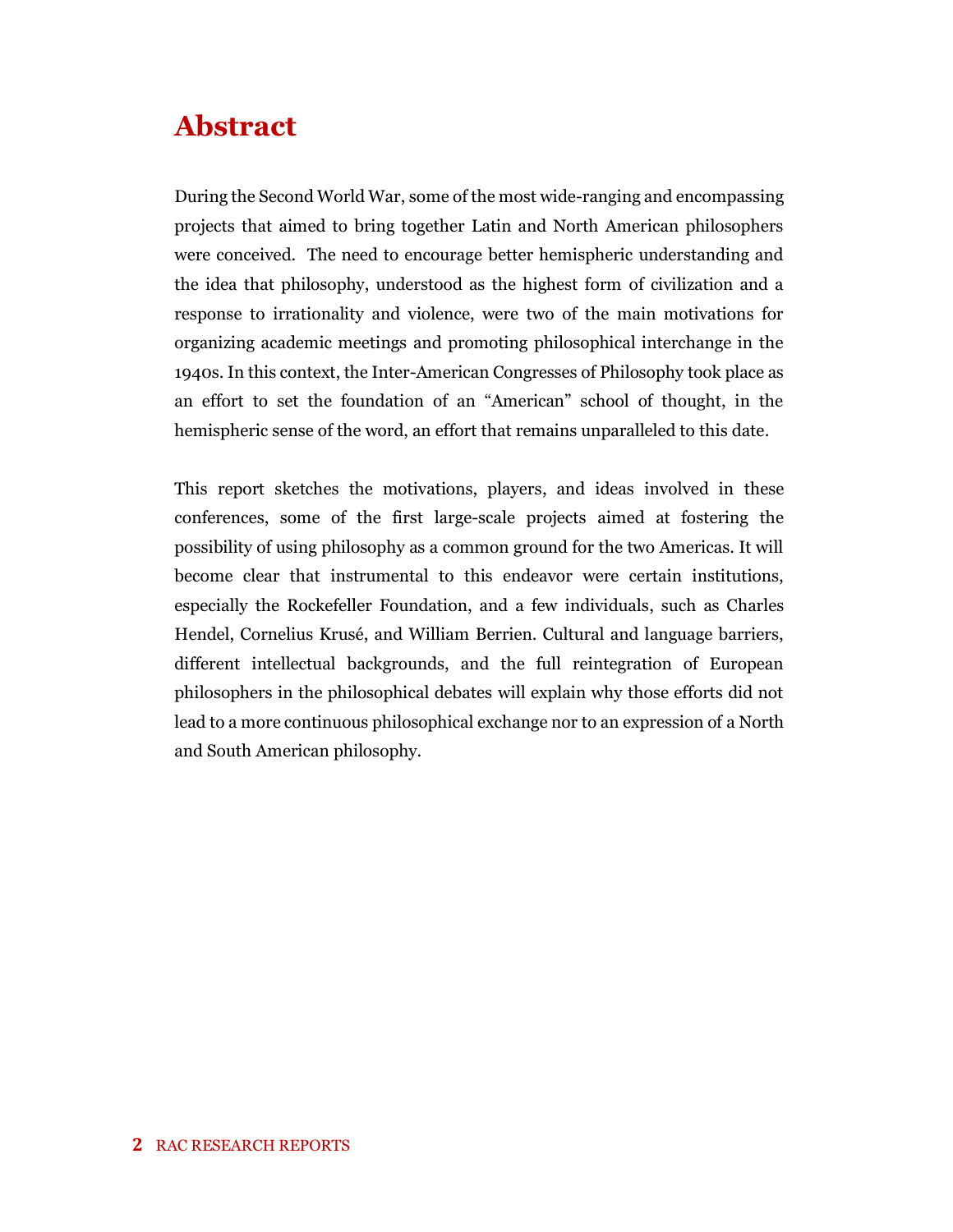## **Towards a Philosophical Entente: The Inter-American Conferences of Philosophy in the Mid-Twentieth Century**

#### **by Aurelia Valero Pie**

No matter how specific our scope of research might be, the archives always store elements of surprise. I visited the Rockefeller Archive Center (RAC) in June 2018 to follow the trail of Eduardo García Máynez, a lawyer and philosopher who modernized Mexican philosophical institutions in the mid-20<sup>th</sup> century. However, during those three weeks at the RAC, I discovered one of the most significant moments in the history of philosophical cooperation between the two Americas: the Inter-American Conferences of Philosophy, first organized in the 1940s. These brief encounters were primarily designed to form an "American" school of thought, understood in the hemispheric sense of the word, and it was an effort that remains unparalleled to this date. How did the Rockefeller Foundation get involved in those efforts? Why were philosophers called upon to cultivate cultural diplomacy? What was expected from them? Which instruments did they employ for that purpose? These are but a few of the questions that I would like to address in this report.

Although intellectual collaboration was certainly not new, it was only after the Second World War that some of the most wide-ranging, ambitious, and encompassing projects to bring together Latin and North American philosophers were pursued. The need to encourage better hemispheric understanding and the idea that philosophy, understood as the highest form of civilization and a response to irrationality and violence, were two of the main motivations for organizing academic meetings and promoting philosophical exchanges in the 1940s. Philosophical histories and translations, fellowships and visits, and grants and conferences together aimed to introduce scholars to different philosophical traditions. The goal was to dispel the popular assumption that Latin America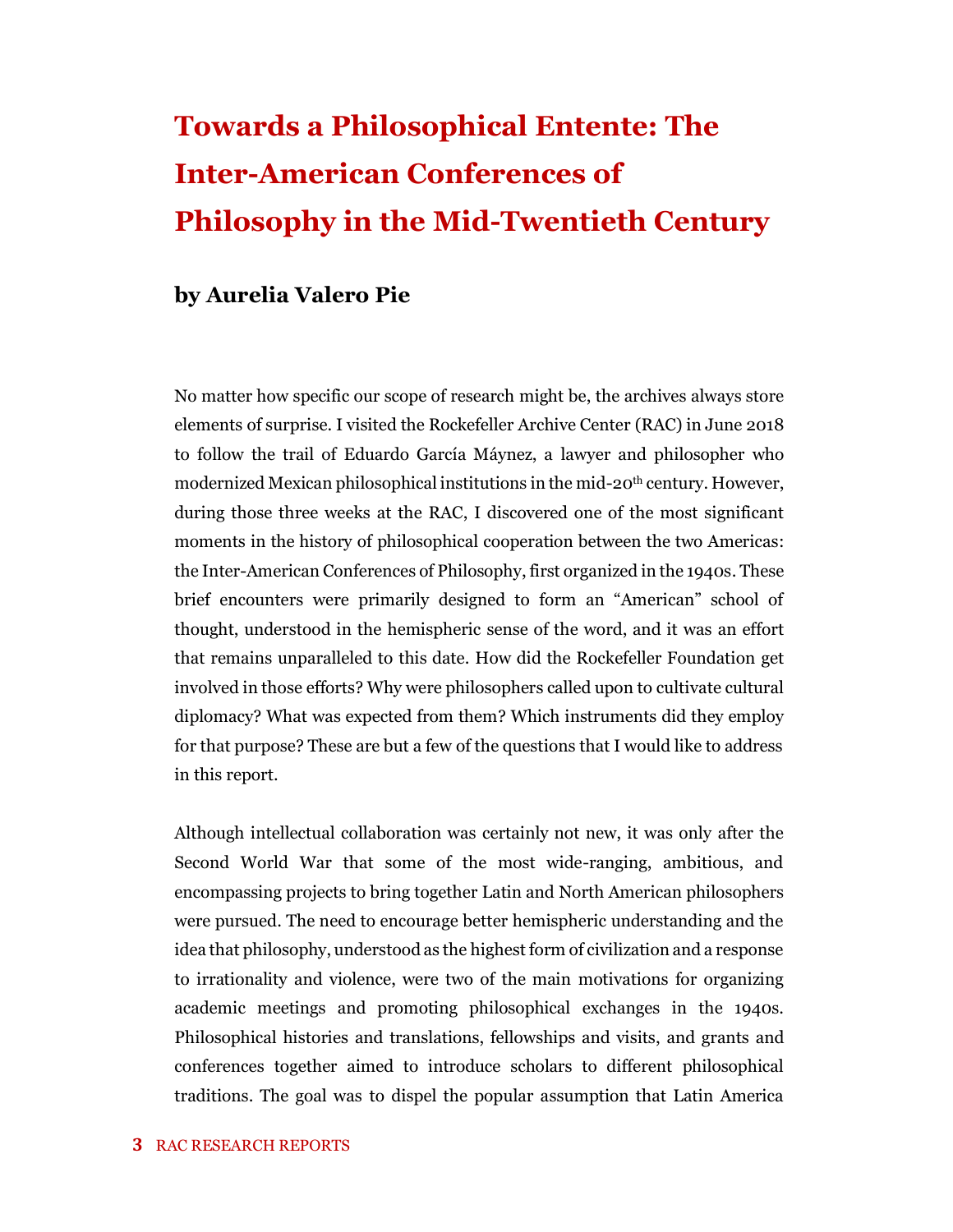played Ariel to North America's Caliban and to contribute to the "good neighbor" policy which was then in place. In this spirit, the First Inter-American Conference of Philosophy took place at Yale University in 1943, followed by the First Inter-American Congress of Philosophy held in Haiti a year later. The next two venues were set in New York in 1947 and Mexico City in 1950.

In the first section of this report, I will discuss the goals, players, and ideas involved in these conferences, some of the main efforts aimed at creating bonds between individuals and institutions, and at fostering the possibility of using philosophy as a common ground for the two Americas. In the second part, I will outline the attempts to pave the way towards a shared philosophical tradition and will try to show why the project of creating a sustainable community of interests largely failed at that time. My claim is that it was not successful because philosophers were quick to criticize and were uncharitable towards each other. Some philosophers found fault with their colleagues that they were hopelessly abstract, while others complained that they were not philosophical enough. Therefore, as soon as the memories of war started to fade and the threat of a new outbreak felt less imminent, the North and South American philosophers forgot their vow to form alliances and turned their gaze back to Europe.

#### **Philosophy as a Herald of Peace**

According to Brand Blanshard, professor at Swarthmore College and acting chairman at the First Inter-American Conference of Philosophy, the initiative stemmed from geopolitical turmoil and the sudden awareness of the United States' isolation on the international scene. "Our relations with South America," affirmed Blanshard in his opening remarks, "have in the past been remote and indirect. Our two cultures have been in the habit of looking backward across the sea to the Europe from which they sprang, and have cast only occasional and perfunctory glances at each other." Therefore, the time had come to look forward and into the future, by overcoming mutual ignorance, and substituting the prevailing stereotypes with a deeper knowledge of the North and Latin American minds, their dominant interests and ideas, their guiding convictions, and their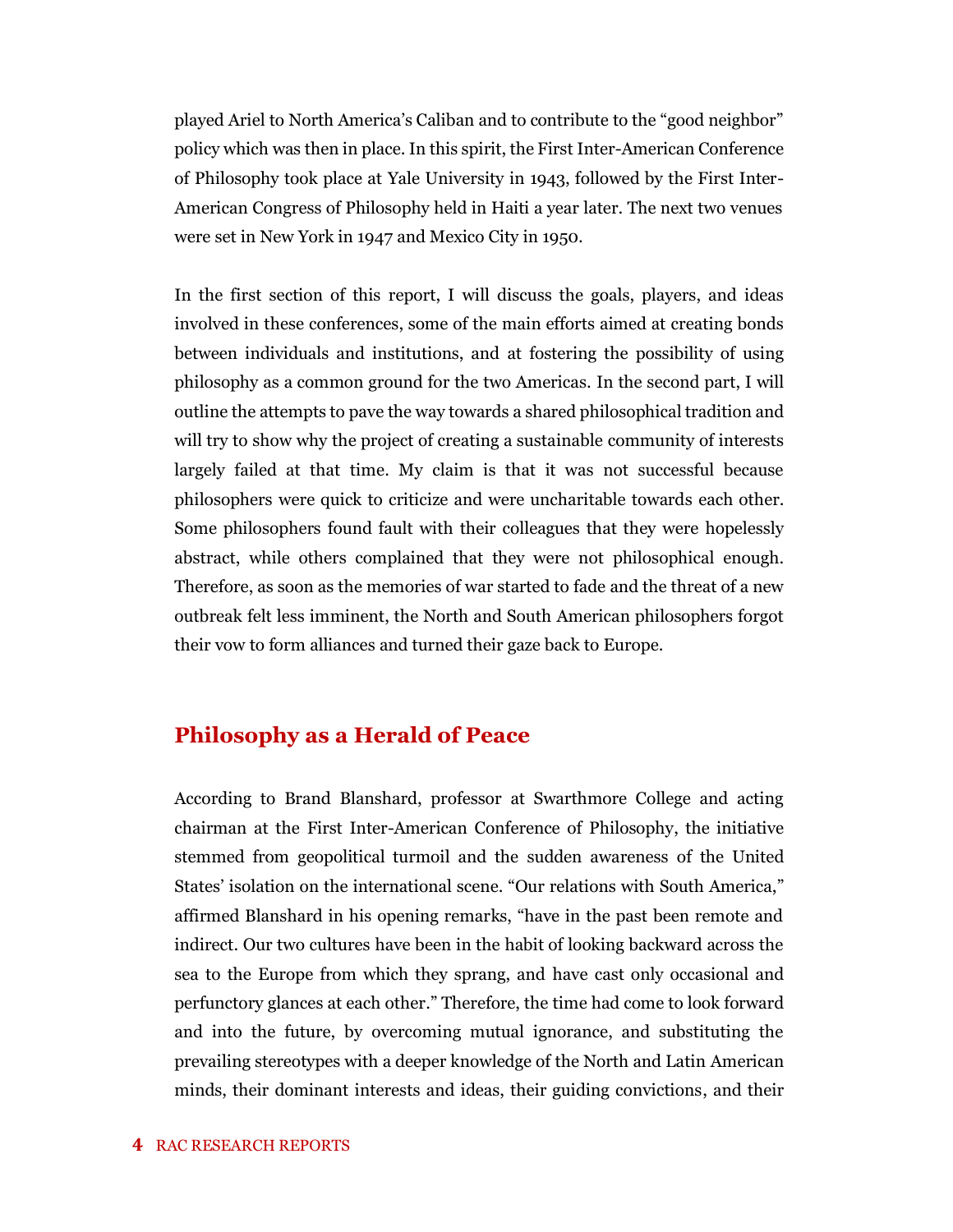leading exponents in the various fields of culture. Philosophy seemed especially important because it was considered a common and affirmative basis for understanding. That was the case, because, in Blanshard's opinion, "reason, if it really is reason, follows the same pattern in all men"; consequently, he added, "as far as we succeed in our work as philosophers there will be no North or South American philosophy, that here as elsewhere, except for the motes and beams in our eyes, there is only that truth which is no respecter of persons or peoples." 1

The universal quality of philosophy was thus the driving force behind the attempt to hold it as a banner in times of war. It was also the reason why the Rockefeller Foundation decided to endorse and financially support the First Inter-American Conference. As stated in a review of its Humanities program from the 1940s, "long before the second World War it was obvious that the neglect in American scholarship of the major world culture areas outside of Western Europe kept poor our humanism, weakened our diplomacy, and jeopardized our effective participation in world organization." Therefore, opening US academia to Latin America was in the interest of research and global knowledge, but also a matter of national security and political strategy. Moreover, allocating funds to such an intellectual initiative seemed all the more reasonable since it represented both a contribution to the war effort and an investment in the future, once peace ruled again. In the words of the Rockefeller Foundation officers: "In the future, more than in present time, philosophy may be a common ground of intellectual exchange for all humanists and again be the general term of reference for that body of knowledge which represents the essentials of world culture." 2

Two individuals were instrumental in the task of engaging the Rockefeller Foundation and preparing the Conference, as a whole. One of them was Charles W. Hendel, professor at Yale and a specialist on David Hume. As president of the American Philosophical Association (APA), he had devised a strategy for enlarging its scope of research from philosophical study and teaching within the United States and in Europe to encompass Latin American countries. As part of that plan, the APA had started sponsoring Latin American scholars in temporary positions across universities of the United States, and was willing to hold, as "a very significant feature," a Latin American Plenary Session during its Pacific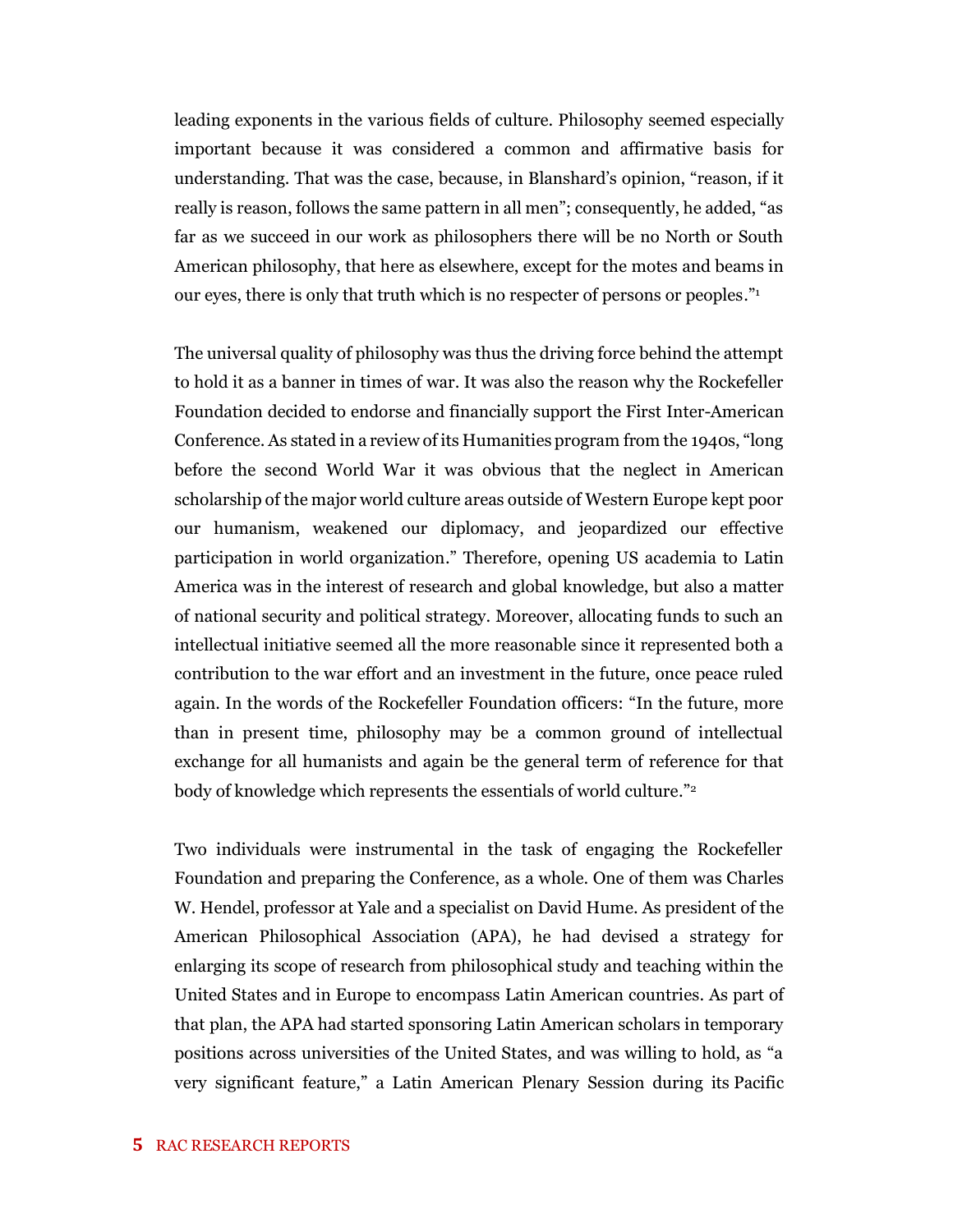Division annual meeting. <sup>3</sup> The second part of the initiative received so much sympathy and support from both the Rockefeller Foundation and philosophers across the United States, that the original idea was dropped in favor of organizing the First Inter-American Conference, devoted entirely to strengthening the intellectual and academic relations within the region.

A second key player in this enterprise was Cornelius Krusé, professor at Wesleyan University. Although his life and work are today mostly lost to oblivion, it is worth noting that at the time of his death, Krusé was recognized as:

a kind of personal ambassador of American philosophy to philosophers and philosophical societies in other countries; undoubtedly, affirmed Louis O. Mink in his obituary, he personally knew more philosophers in Europe and Latin American than anyone else, and he represented not any particular philosophical school or style but rather the philosophical temper in American life and education.<sup>4</sup>

Whether as secretary of the APA and later as its president, or as executive director of the American Council of Learned Societies, he devoted his time and energy to facilitating philosophical exchange and eliciting the active cooperation of individuals and institutions.

Along with the Rockefeller Foundation, whose officers had already been active in Latin America since the mid-1930s, especially in Mexico and Argentina, those two men were tasked with establishing contact with philosophers south of the border and inviting them to lead their respective local committees. However, war determined that, despite their efforts, the assistance ended up being limited mostly to Latin American scholars already in the United States and so, the Conference was modest in size, but not in significance. For instance, Eduardo García Máynez was the only Mexican philosopher present in New Haven. However, this initial encounter prompted a collaboration between the National Autonomous University of Mexico and the Rockefeller Foundation that would eventually lead to the transformation of the Centro de Estudios Filosóficos into today's Instituto de Investigaciones Filosóficas, one of Mexico's most prestigious philosophical institutions. In more general terms, the Conference also highlighted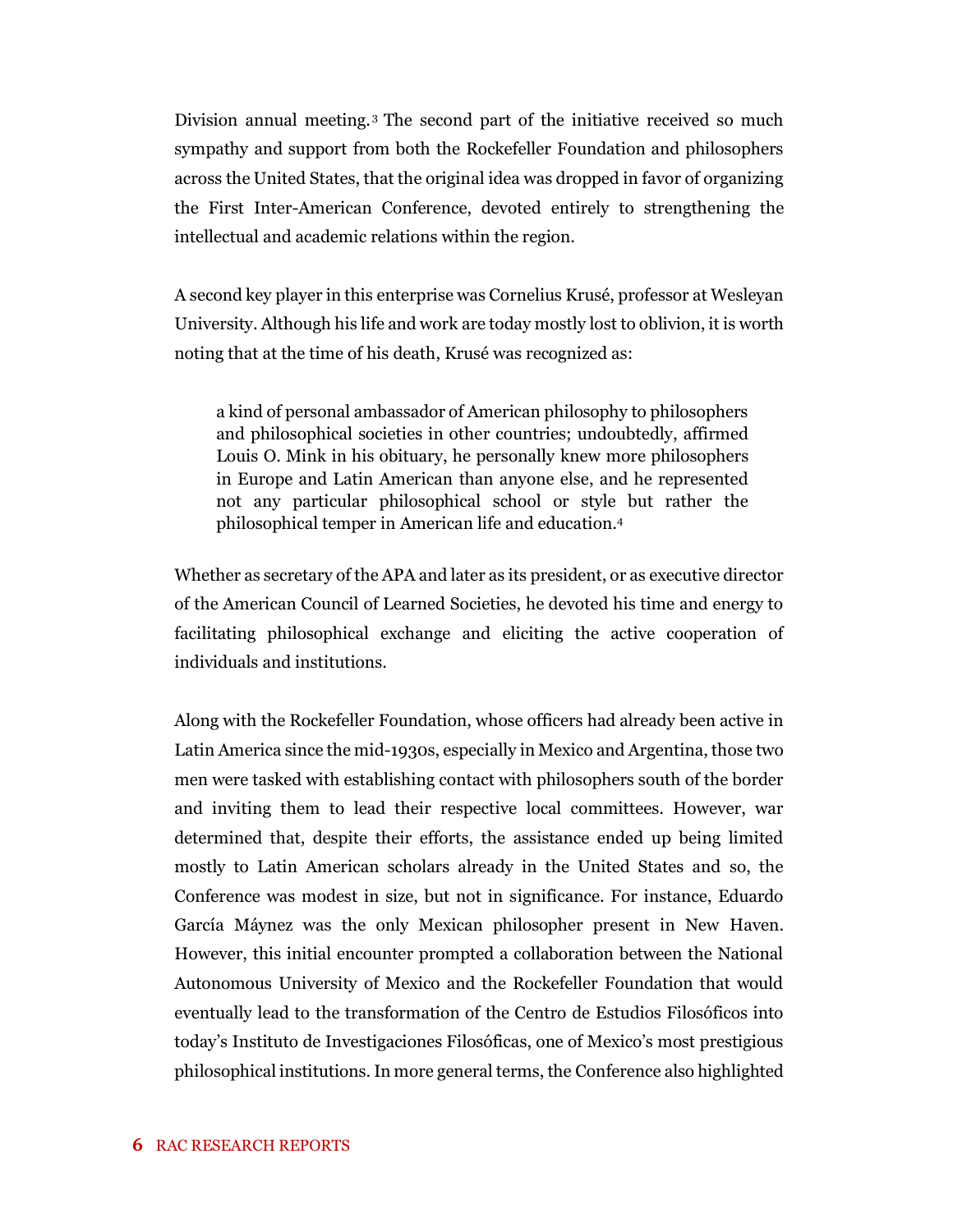the need to normalize relations between North and South American philosophers, by engaging in a more constant dialogue and exchange.

To lay the groundwork, in 1943 on behalf of the APA, Cornelius Krusé went on a mission to Latin America, traveling to Mexico, Colombia, Peru, Chile, Argentina, and Uruguay to conduct a survey on centers of philosophical studies. His goal was to identify the leading ideas and exponents in the field since an exchange of books and persons seemed, in his view, the proper way of bringing about closer cultural relations.<sup>5</sup> As he rightly pointed out, meetings and conferences, no matter how regularly held, could only be significant as a prelude to dedicated effort and sustained collaboration.

The First Inter-American Congress of Philosophy, celebrated in Port-au-Prince in September 1944, confirmed his skepticism about the potential benefits of such intermittent interaction. As the war seemed to be slowly drawing to an end, this gathering became a cultural as well as a political stage for the nations present in the voice of their philosophers. While the evening meetings were held before audiences of about three thousand and some of the papers were broadcasted by shortwave radio, the State Department of the United States financed the trip to Haiti of six members of the APA. In a published overview of the meeting, one of them, Cornelius Krusé, briefly outlined US participation, described a few memorable moments and praised the prevailing "*esprit de corps*" among the participants, achieved by ensuring that all sessions were plenary.<sup>6</sup> In a private letter, however, he regretted its lack of seriousness and representation, but did not elaborate his reasons of grievance.<sup>7</sup> His words only suggested that the Second Inter-American Congress of Philosophy, held in New York in 1947, had been more successful at overcoming both unfortunate shortcomings.

#### **A North-South Philosophical Divide**

As he started organizing the Second Inter-American Congress of Philosophy, Krusé had a very clear idea, namely, that the meeting could not be an end, but rather a means of encouraging cooperation among philosophers and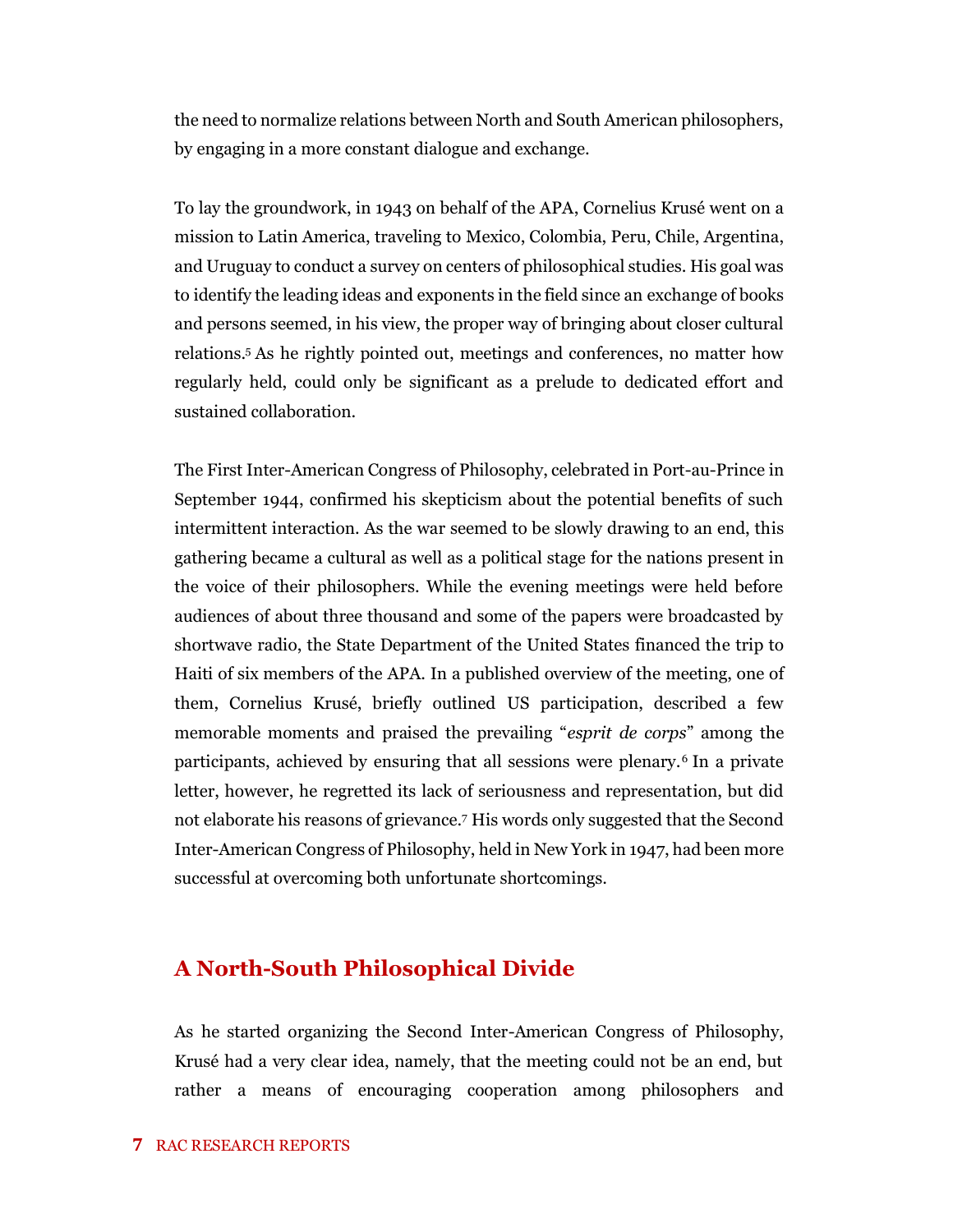philosophical societies abroad. More specifically, his goal was to encourage universities to take full advantage of the conference and invite Latin American participants as visiting lecturers for a semester or two, so that deeper bonds could be made. As he explained to David H. Stevens of the Rockefeller Foundation, the project drew on previous experience, to the extent that, he wrote,

on my mission in Latin America [in 1943], I discovered that while Continental European philosophy and philosophers were well known throughout Latin America, in part owing to the actual visits from European philosophers, American philosophy and philosophers were almost completely unknown. It seems to me and to the Association that the interest to find out about North American philosophy on the part of Latin American philosophers, and the interest of our Association to become better acquainted with Latin American philosophical outlook, presents a unique opportunity at the present time for cultural interchange.<sup>8</sup>

In a world now open to the future and a new balance of power, the time seemed ripe to shift the political and cultural leadership toward the Americas. In Krusé's opinion, it was also the right time to overcome limitations and finally engage in the long overdue conversation among philosophers. Despite enduring efforts, until then he had been unable to bring any of his Latin American colleagues to the United States for longer than a few weeks. University bureaucracy had thwarted his efforts, as the potential visiting scholars had no guarantee of being able to return to their posts after a year of absence or were tied to several institutions to make a living. But to his own amazement, even more formidable were language barriers, which in many cases restrained from profitably undertaking philosophical discussions. "I am encouraging all my Latin American friends to learn English," said Krusé in a letter, hoping that in the future that obstacle would thus be removed. <sup>9</sup> Because, he must have assumed, his Anglo-American colleagues would not learn Spanish.

The Second Inter-American Congress of Philosophy, held at Columbia University in December 1947, offered a renewed chance to experience what Leopoldo Zea, the rising star in Mexican philosophy, called "*compenetración*", a deep sense of empathy, first between neighbors, then with the rest of the world.<sup>10</sup> The meeting, conceived as a means to come closer to universality, gathered some of the best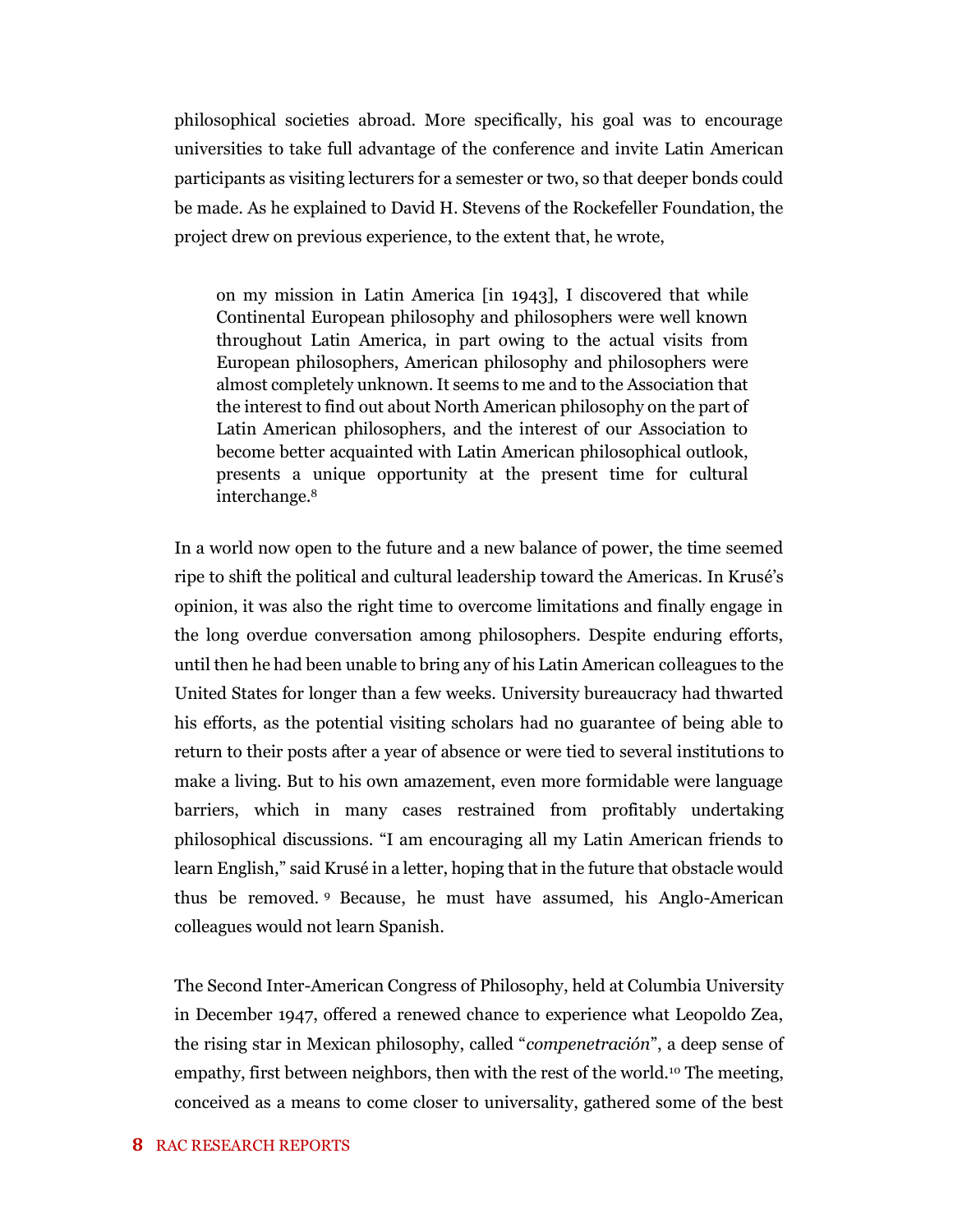known local philosophers of their time, like José Vasconcelos and Samuel Ramos from Mexico, Francisco Romero and Aníbal Sánchez Reulet from Argentina, and Filmer S.C. Northrop and Robert L. Calhoun from the United States. In the eyes of the organizers and the press, of special interest were two talks, which discussed an original problem, rooted in the specifically continental mindset and circumstances: "Is there an American Philosophy?", asked Ralph Barton Perry in his talk. "Is there a Spanish American Philosophy?" was the mirror question raised by Risieri Frondizi.<sup>11</sup> More significant than their individual answers were the underlying long-run implications, because, as Krusé pointed out, "when the question is raised, the real issue is not the restriction of a particular philosophy to regional uses, but rather whether we have come of age after centuries of European tutelage. Have we become philosophically mature enough to initiate ourselves a philosophical tradition?"<sup>12</sup>

As days went by, it became clear that the opportunity to create such philosophical tradition would not be seized. On the contrary, the Congress meeting proved that the difficulties were more profound than what Krusé had expected. Without a common enemy and a shared cause as during Second World War, the cultural gap between the North and South American philosophers began to emerge. According to Leopoldo Zea, there was a major difference in opinion that stemmed from opposite worldviews rooted in both history and temperament. To the extent that it reflected the diversity of opinion, he believed that the disagreement was not something to overcome or reconcile, but rather celebrate. In his words:

True understanding must be grounded on differences rather than similarities. […] This became very clear between philosophers from North and South America. […] Both North Americans and Spanish Americans seemed to be inspired by a twin spirit, the idealist and the pragmatic, but in different proportions. The former presented themselves as pragmatic idealists; the latter as idealistic pragmatists. The former felt closer to a reality in which ideals are ultimately realized; the latter engaged in a struggle against reality in order to impose their ideals.<sup>13</sup>

More plainly, a Rockefeller Foundation's officer explained the visible misunderstanding between philosophers as a difference in education and school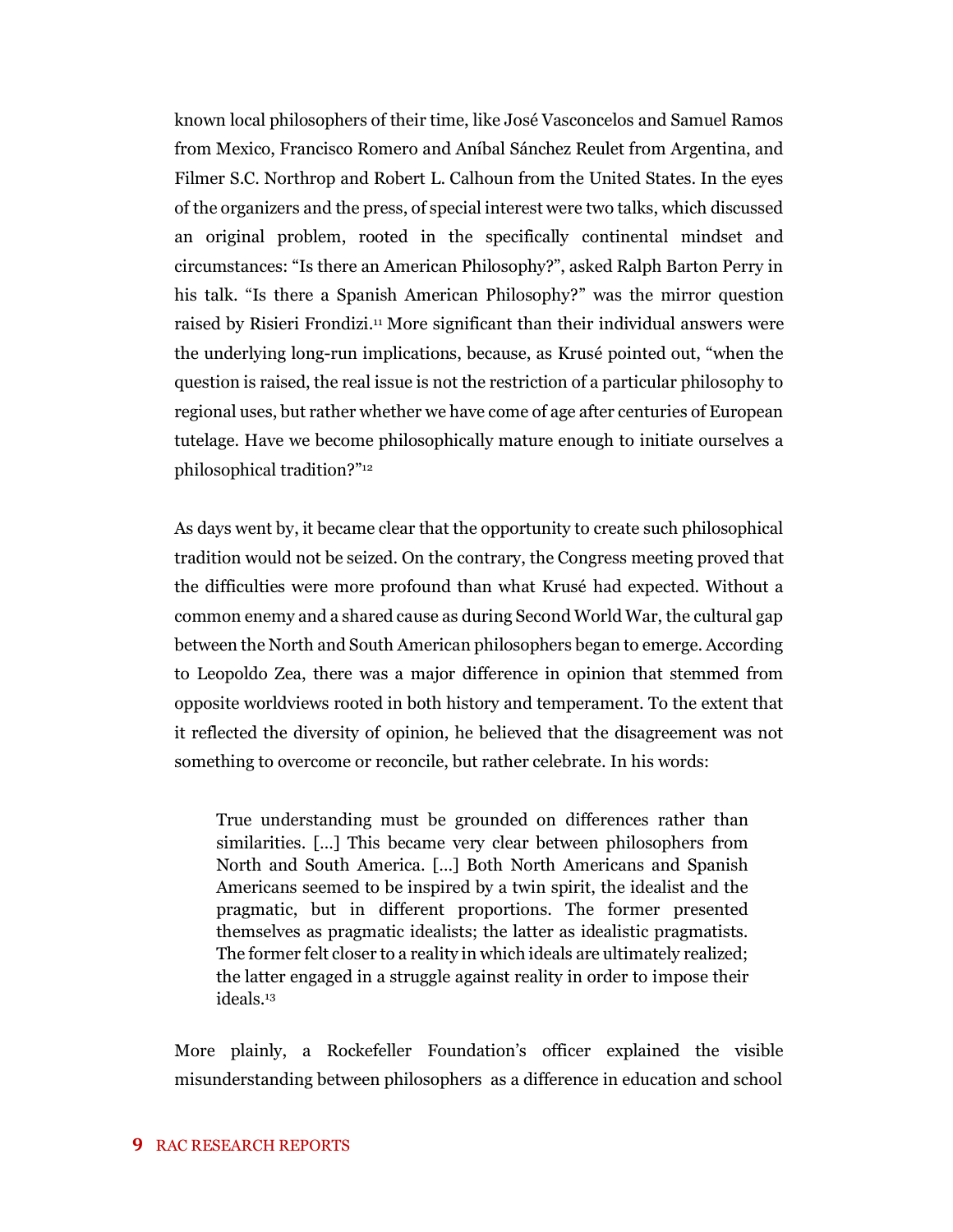of thought. Therefore, there was nothing fundamental about their differences. It was just a superficial disagreement of what counted as philosophy, reflected in the fact that Latin Americans were interested in developing a broad "philosophy of man," which drew particularly on anthropology, whereas North American philosophy tended to be based in logic and science.<sup>14</sup> However, no matter how contingent, the consequence was a dead end, because while the former considered that their English-speaking peers were overly simplistic, the latter regarded such a philosophy of man as "somewhat platitudinous." 15

To the dismay of the organizers, some of the North American participants had expressed considerable disappointment in the conference. For example, George R. Geiger, professor at Antioch College and a specialist on John Dewey, admitted that, in his opinion, "many of the Latin American papers were too elementary or too outmoded." Even if he credited his peers from the South for having introduced Heidegger north of the Rio Grande, Richard McKeon of Columbia, on his part, concluded that the meeting had been "probably of more value to the Latin Americans than to the US Contingent." <sup>16</sup> More sensitive to the dissymmetry of circumstances, William Berrien, professor at Harvard and a Rockefeller Foundation consultant for the Humanities, was the only one to observe that:

both from the point of view of research and serious interpretation I doubt that scholars of the United States and Europe would be willing or able to produce a similar quantity of acceptable material, if the North American or European had to work against the odds which confront the Latin American. In terms of exchange between the Americas, perhaps the Latin American humanist can give his North American colleague a lesson in the desirability of interpreting, and not merely recording, facts.<sup>17</sup>

Despite the prodigality with which participants were greeted during their visit, the Third Inter-American Congress of Philosophy, celebrated in Mexico City in January 1950, did not change the course of affairs. With a predominance of Latin American representatives and all papers mimeographed, translated, and distributed in advance, the philosophical encounter was carefully designed to overcome the shortcomings of previous conferences. Krusé himself was dazzled by the "organizational genius" of the Mexican Committee led by Zea, and also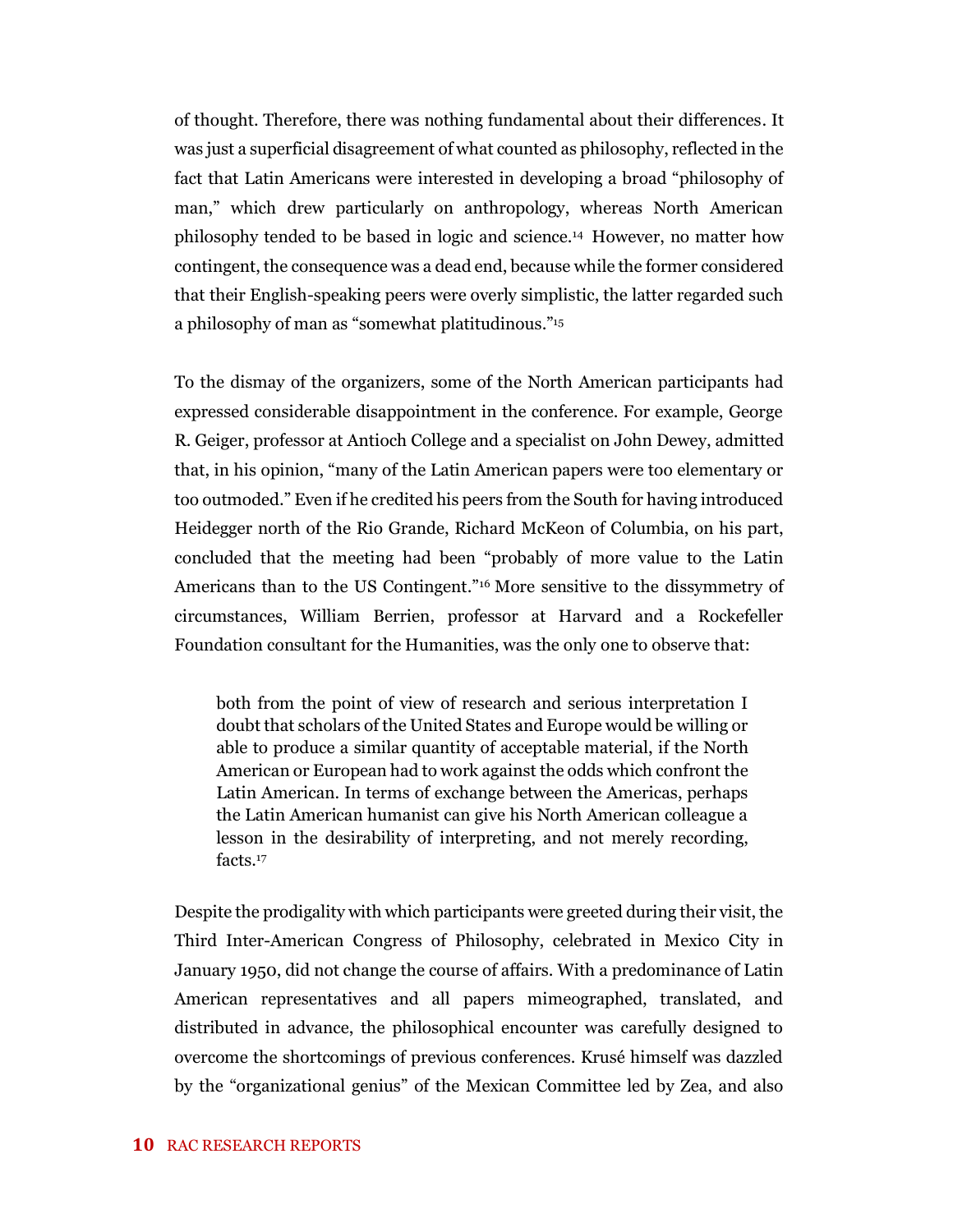pleasantly surprised by the attention that the Congress gathering was given by the press, which he interpreted as a sign of "how philosophy is prized in Latin America." In the eyes of the North Americans, no less surprising had been the great interest that many of their colleagues showed in existentialism, whose pessimistic character seemed incompatible with the Latin American mind. However, as Krusé remarked, "the sincerity of their philosophical convictions made many of us feel that existentialism deserved a new look and a fresh appraisal." <sup>18</sup> No further philosophical compromise nor fruitful intellectual exchange seemed to have been reached. On the contrary, according to Eduardo Nicol, a Spanish philosopher exiled in Mexico, "the Congress went by without pain nor glory. Its intellectual level was mediocre."<sup>19</sup> It signaled the end of the Inter-American Congresses of Philosophy. 20

#### **Final Remarks**

"It is very clear that the task of being a broker in inter-American relations is not an easy one, because it requires dealing with so many variables," complained Krusé in a letter to David H. Stevens, director for the Humanities at the Rockefeller Foundation.<sup>21</sup> Distance, language barriers, differences in education and worldviews, political circumstances, and human and economic resources were but a few of them, all difficult to reconcile. Therefore, despite his long-lasting efforts to bring together North and South American philosophers, who would collectively contribute to a better international understanding and to set the foundations of an American philosophical tradition, not enough progress had been made in those respects. True, during almost ten years the Inter-American Congresses of Philosophy had prompted a better acquaintance among colleagues on both sides of the border, helped build intellectual networks, and opened new channels of communication, but certainly not at the speed and depth that Krusé would have wanted. Maybe slightly disappointed by his lack of success in the region, but also aware of the changing historical circumstances around the globe, he soon decided that "it is most important to pick up the broken threads of philosophical communication in Europe."<sup>22</sup> The time had come for a broader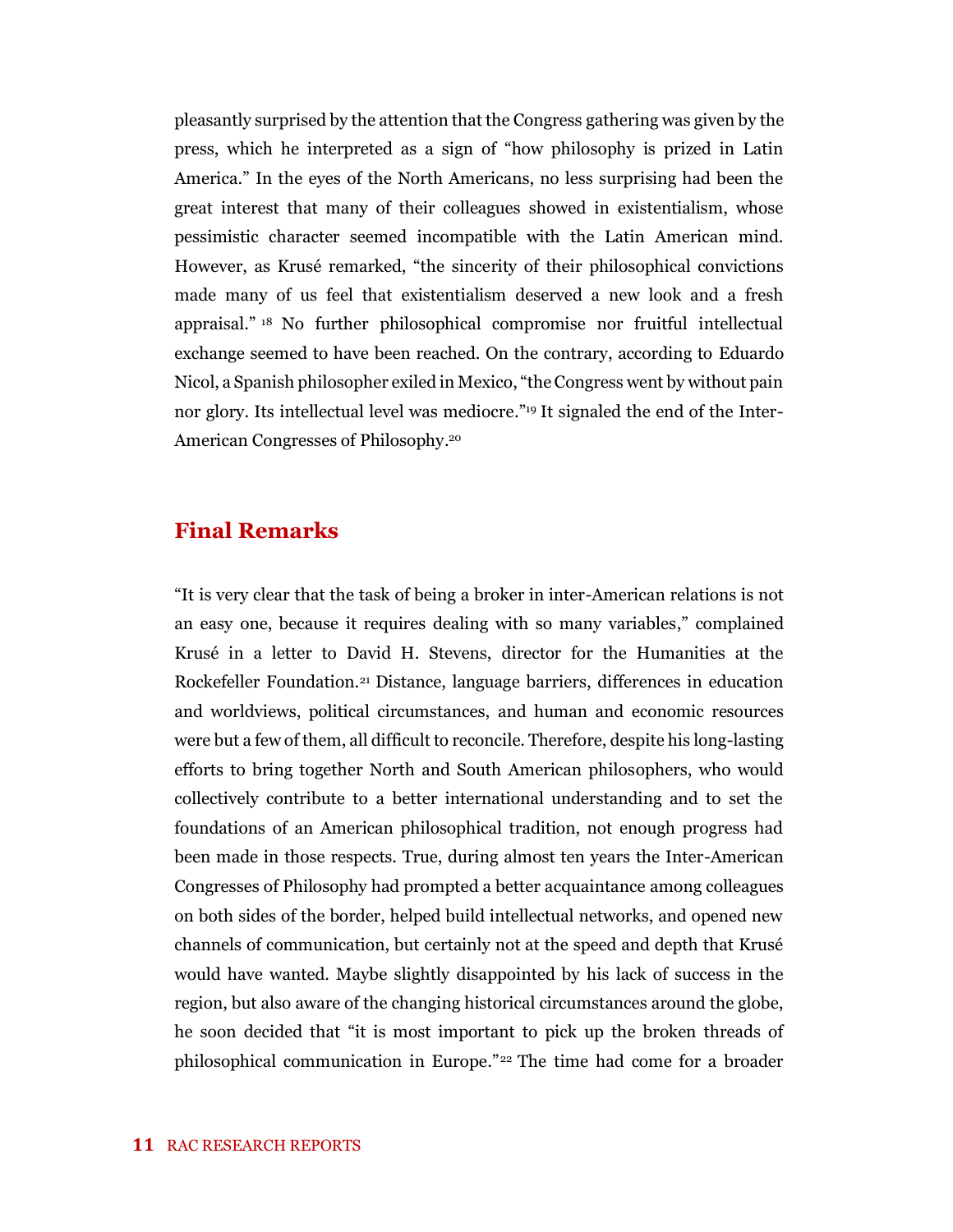dialogue and integration, way beyond the geographical limits of North and South America.

What can we learn from that early experience? First, that the disagreements that explain the lack of inter-American dialogue today are not necessarily about the philosophical discourse or merit of the meetings. Instead, they were about the material, institutional, and historical factors that underwrote them—such as language, money, war, and geography. We should stop examining the philosophical discourse of the other as though it were a free-floating item outside of space-time, but should remain ever aware of the contingent, historical factors that color the language we use and the way we receive the other. Krusé was a flawed champion of inter-American dialogue, but at least he was self-aware enough to realize that philosophers could not speak to each other, could not express themselves fully, without the full support of the institutions and international politics that defined them. Second, a philosophical exchange that is limited to occasional meetings will never be enough to create a shared philosophical language and to agree on a set of problems and references, that could in time be considered as a common ground for understanding, and eventually become a truly Inter-American tradition. And third, it is also a lesson in intellectual humility, as it provides a reminder of how difficult it is to achieve mutual understanding.

<sup>1</sup> Brand Blanshard, "First Inter-American Conference: Opening Remarks by the Chairman", *Philosophy and Phenomenological Research*, Vol. 4, No. 2 (December 1943), p. 179.

<sup>2</sup> "The Humanities program of the Rockefeller Foundation. A review of the period 1942- 1947", RAC, Rockefeller Foundation Archives, Record Group 3.1, Series 911, Box 2, Folder 14.

<sup>3</sup> Excerpt from a letter from Charles W. Hendel to David H. Stevens (16 September 1942), RAC, Rockefeller Foundation Archives, Record Group 1.1, Series 200R, Box 209, Folder 2498.

<sup>4</sup> Louis Mink, "Cornelius Krusé 1893-1978", *Proceedings and Addresses of the American Philosophical Association*, Vol. 52, No. 3 (January 1979), p. 378.

<sup>5</sup> Letter from Cornelius Krusé to William Berrien (16 February 1944), RAC, Rockefeller Foundation Archives, Record Group 1.1, Series 200R, Box 209, Folder 2499.

<sup>6</sup> Cornelius Krusé, "International Congress in Haiti", *The Journal of Philosophy*, Vol. 42, No. 2 (18 January 1945), pp. 29-39.

<sup>7</sup> Letter from Cornelius Krusé to John Marshall (Sep. 11, 1948), RAC, Rockefeller Foundation Archives, Record Group 1.2, Series 200R, Box 274, Folder 2627.